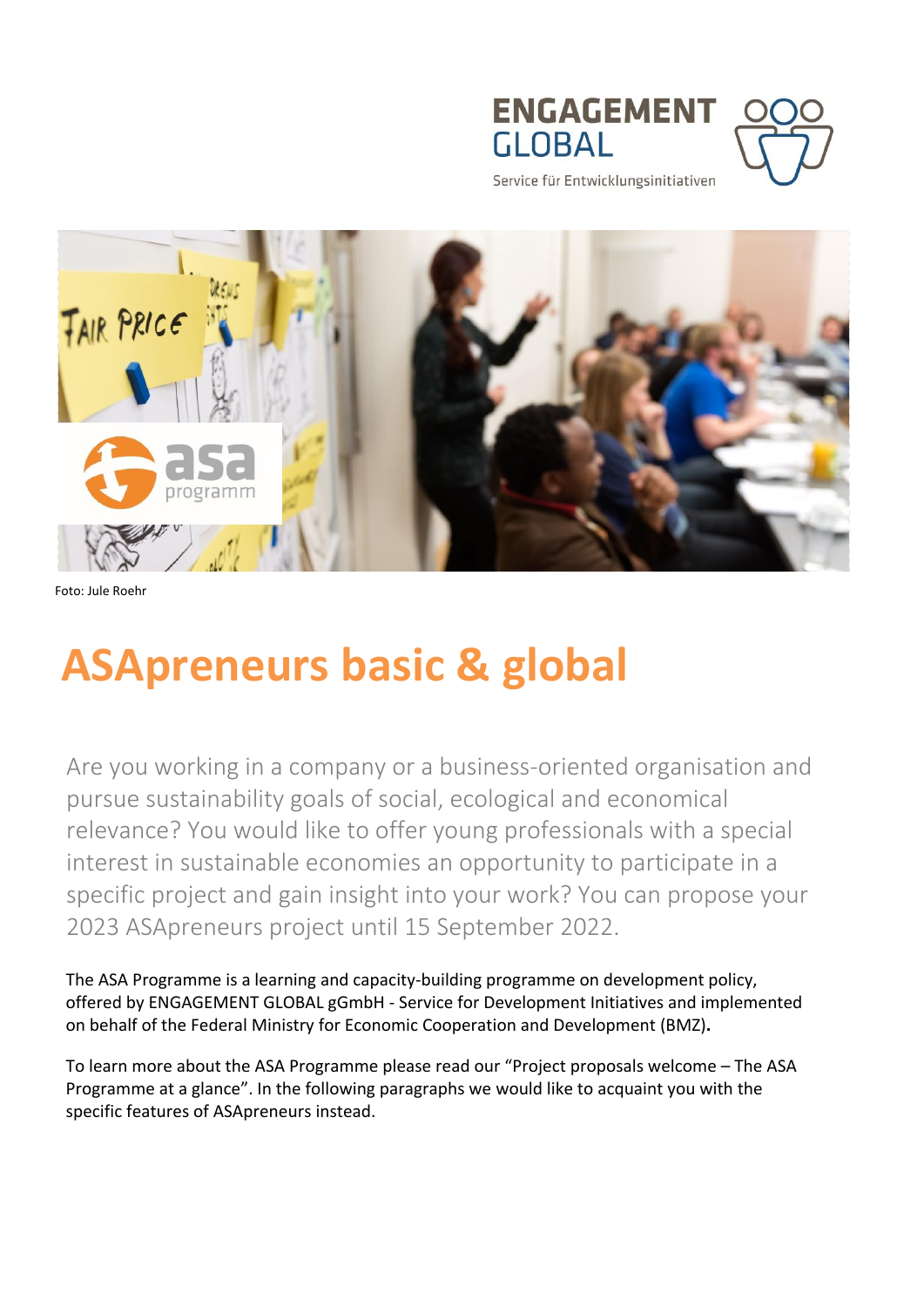# What does ASApreneurs stand for?

ASApreneurs is part of the ASA Programme, promoting sustainability in the economy. It is directed towards companies and business-oriented organisations which are guided by social responsibility and principles of social and ecological sustainability.

ASApreneurs participants work six months in a project you propose, with the first three months spent in Germany, followed by three months at a project partner in Africa, Asia, Latin America or South-East Europe. The work in your project should allow participants to gain insight into sustainable economy at the local and international level.

"We have the opportunity to transport specific knowledge within our international network across different countries with the help of the ASApreneurs scholarship holders."

Michael Vollmann, Ashoka Germany, ASApreneurs project partner (our translation)

### ASApreneurs project examples

- Ecological and socio-economic development of an Indian-German rice trade cooperation
- Developing campaigns and projects for a sustainable use of water
- Product development and marketing for a baby sling produced fairly and ecologically

"The low-threshold approach of the ASApreneurs programme enables especially small- and medium-size companies to engage in sustainability and receive support for innovative projects. Make use of this chance!"

Heiko Schwiderowski, DIHK

### Contribution of the ASA Programme

- Upon request, we advise you on how to elaborate and develop your project proposal.
- We advertise the programme to applicants in Germany, manage their application process, and select engaged young participants for your project through a tried and tested process. At the time of the application process and during the project phases the ASApreneurs participants are usually enrolled at a university or another institution of higher education.
- We support the participants' learning and preparation process through seminars and tutorials.
- We support the participants with a scholarship for travel and living expenses as well as insurance cover for the stay abroad. In addition, Engagement Global covers travel and accommodation costs incurred for the seminars.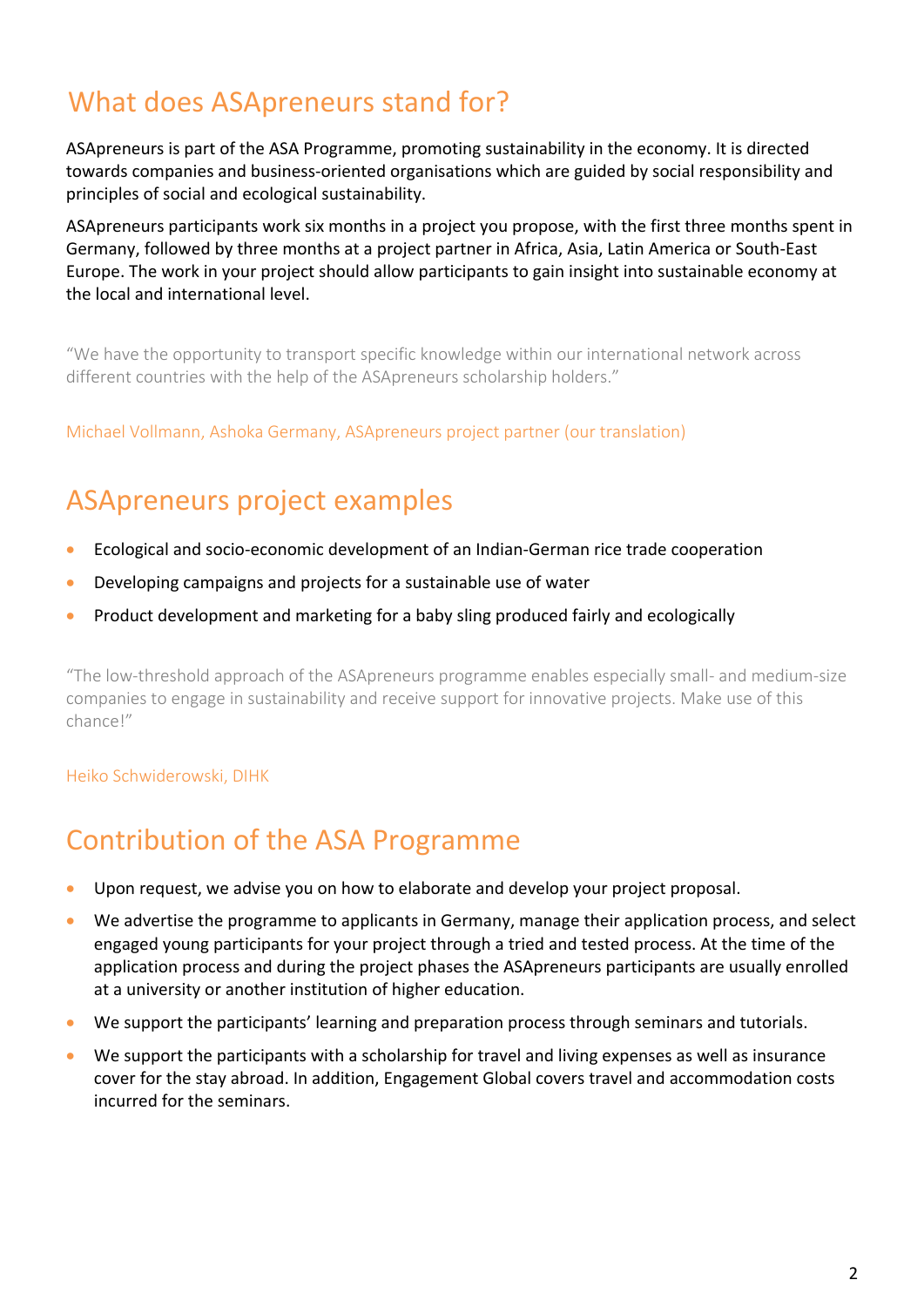# Your contribution

- You develop the project proposal jointly with a company or a business-oriented organisation in a country in Africa, Asia, Latin America or South-Eastern Europe.
- Following a pre-selection process by Engagement Global staff, you independently select the participants for your sustainability project.
- You support the participants in your country and abroad and provide adequate framework conditions for the project work.
- You assist those attending the Programme with the formalities necessary for entering the country (e.g. their visa application).

#### For ASApreneurs global, the following also applies**:**

#### **Partner institutions in a country in Africa, Asia, Latin America or South-Eastern Europe:**

You are responsible for acquiring and selecting applicants in your country. Please note that English is the language used in the seminars. Participants need to prove that their English language skills correspond to the B2 level of the Common European Framework of Reference (CEFR).

#### **Partner institutions in Germany:**

You support the acquisition and selection of applicants in Germany. In case of project implementation in presence mode you also assist participants from the partner country with travel formalities (for example booking of flights, visa application), provide accommodation, and support communication during their stay.

### Financing

 $\overline{a}$ 

#### ASApreneurs basic

- You commit to paying the participants an adequate remuneration. Moreover, you are responsible for checking whether you are bound by the German Minimum Wage Law.<sup>1</sup> Project financing may be subsidised upon request in order to support innovative start-ups if the minimum remuneration (see below) cannot be guaranteed independently.
	- $\circ$  The minimum amount for the project phase in Germany paying by the ASA programme is aligned with the Bundesausbildungsförderungsgesetz (abbreviated to BAföG) to create a financial basis for German students and applies a rate of  $\epsilon$ 752.00<sup>2</sup> per month.
	- $\circ$  For the phase in the partner country, the minimum amount for the project phase is also aligned with the Bundesausbildungsförderungsgesetz (abbreviated to BAföG) to create a financial basis for German students abroad and applies a rate of  $\epsilon$  827<sup>3</sup> per month

<sup>&</sup>lt;sup>1</sup> The latter might apply if you conclude a contract with the participants for the duration of the two project phases irrespective of the project location such that the contract term exceeds three months.

 $^2$  This is the financial basis for supporting German students according to the Bundesausbildungsförderungsgesetz (abbreviated to BAföG). It is based on stipulated lump-sum amounts for living costs and food of €427.00 per month, and for accommodation of €325.00 per month.

<sup>&</sup>lt;sup>3</sup> This is the financial basis for supporting German students according to the Bundesausbildungsförderungsgesetz (abbreviated to BAföG). It is based on stipulated lump-sum amounts for living costs and food of €427.00 per month, and for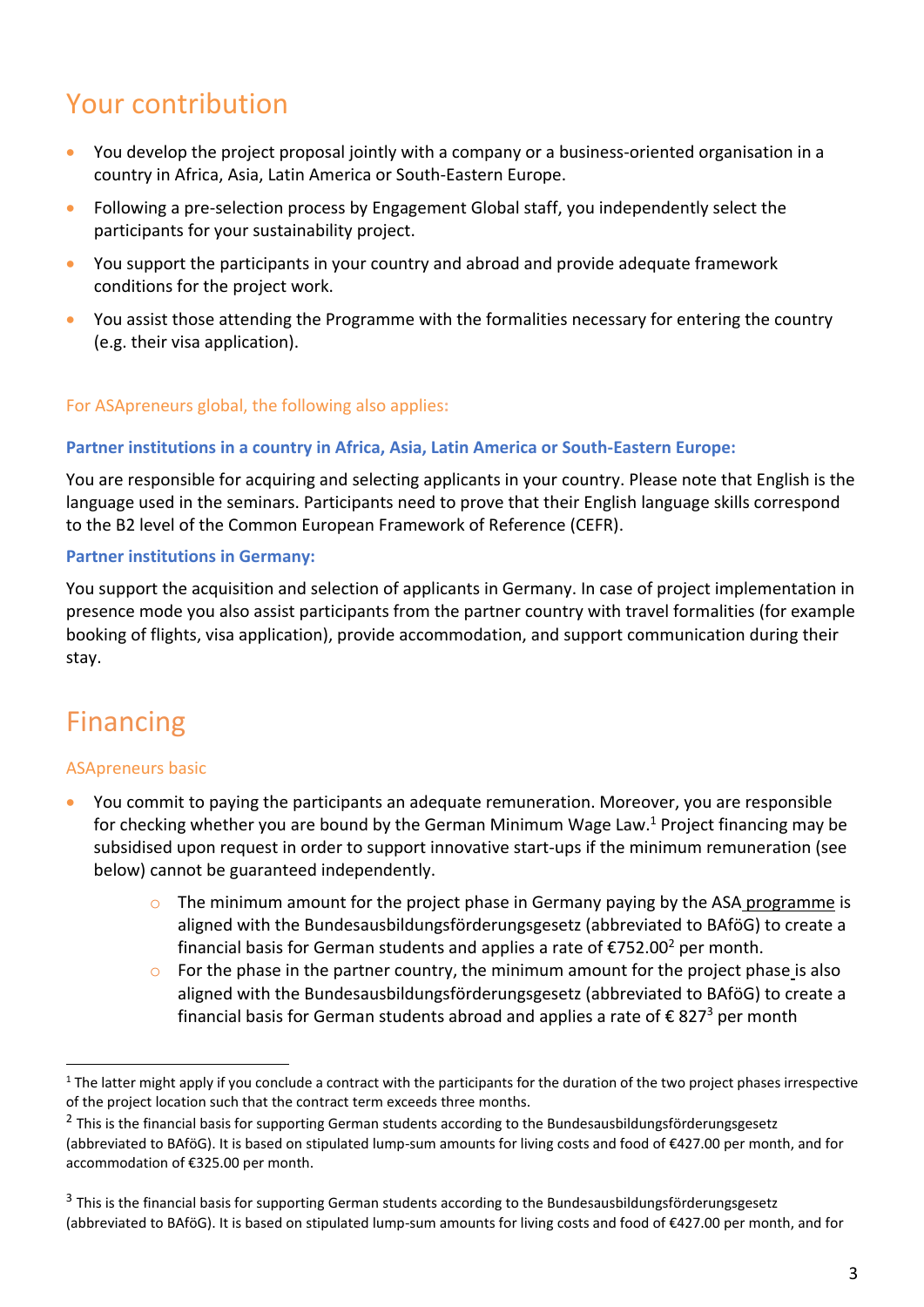#### ASApreneurs global

 $\overline{a}$ 

If you are interested in submitting a project proposal in the program format ASApreneurs global, please contact us regarding the financing.

accommodation of €325.00 per month, plus a country-specific international supplement amounting to an average of €75.00 per month. This makes an average total of €827.00 per month.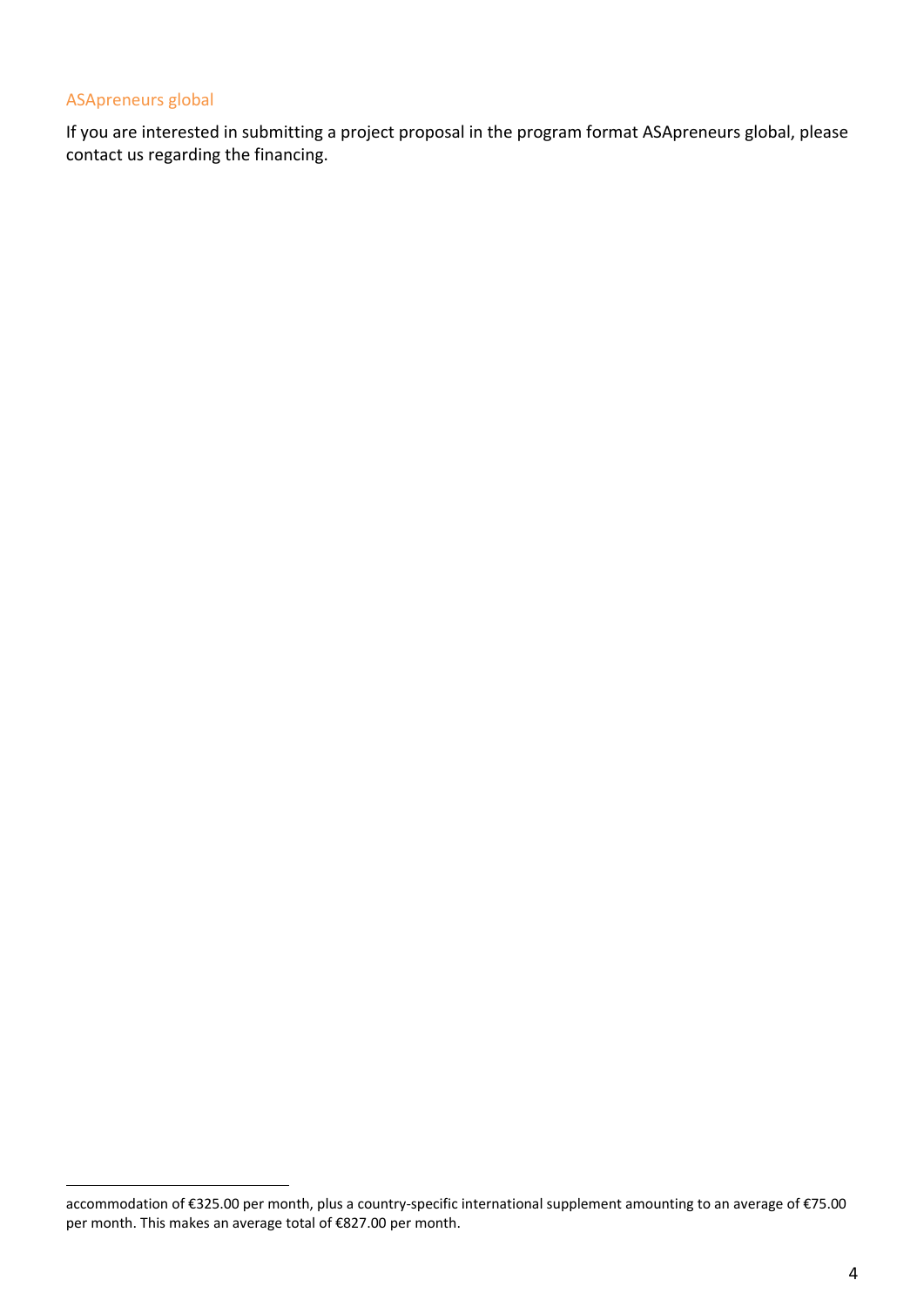# ASApreneurs calendar

- **15 September 2022:** Submission deadline for your ASApreneurs project proposal
- **30 September 2022:** Project selection by the ASA Programme
- **1st December 2022 to 20 January 2023:** Publication of selected projects on the ASA website; interested and eligible young professionals and students can apply
- **January/February 2023:** Selection of participants: You have the opportunity to read the applications for your project and to participate in the selection meeting in Berlin. If you are unable to attend, we will send you a shortlist of two to five applicants who match your project brief that you can use as a basis for filling the place(s) on your project.
- **April to June 2023:** The participants´ seminar phase takes place in Germany.
- **April to October 2023:** Three-month project phase in Germany or digitally in case of a digital project implementation
- **Between July and December 2023:** Three-month project phase in a country in Africa, Asia, Latin America or South-Eastern Europe or digitally in case of a digital project implementation.
- **February/March 2024:** RENew seminars invite participants to review the project phase(s), exchange their views about future engagement opportunities and find ways to establish networks.

### Contact:

Do you have any questions or would you like to submit your project proposal? Then please contact us at [asapreneurs@engagement-global.de.](mailto:asapreneurs@engagement-global.de)